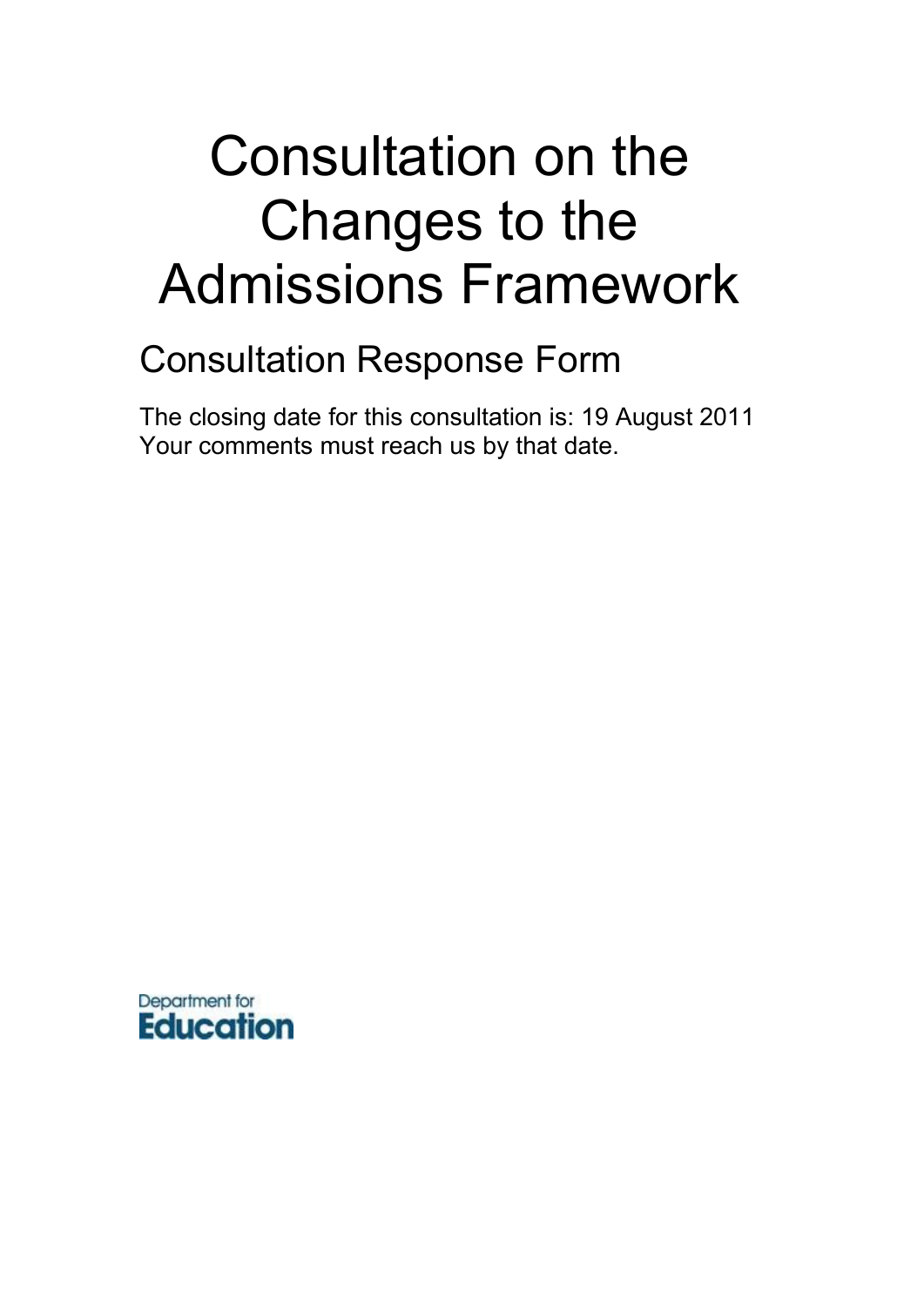#### **THIS FORM IS NOT INTERACTIVE. If you wish to respond electronically please use the online response facility available on the Department for Education website www.education.gov.uk/consultations**

Information provided in response to this consultation, including personal information, may be subject to publication or disclosure in accordance with the access to information regimes, primarily the Freedom of Information Act 2000 and the Data Protection Act 1998.

If you want all, or any part, of your response to be treated as confidential, please explain why you consider it to be confidential.

If a request for disclosure of the information you have provided is received, your explanation about why you consider it to be confidential will be taken into account, but no assurance can be given that confidentiality can be maintained. An automatic confidentiality disclaimer generated by your IT system will not, of itself, be regarded as binding on the Department.

The Department will process your personal data (name and address and any other identifying material) in accordance with the Data Protection Act 1998, and in the majority of circumstances, this will mean that your personal data will not be disclosed to third parties.

# **Please tick if you want us to keep your response confidential.**

Reason for confidentiality:

Name **Keith Porteous Wood** Organisation (if applicable) **National Secular Society** Address: **25 Red Lion Square London WC1R 4RL**

#### **Contact Details**

If your enquiry is related to the content of the consultation, you can contact the PCU telephone help line on: 0370 000 2288.

If your enquiry is related to the DfE e-consultation website or the consultation process in general, you can contact the Consultation Unit by e-mail: [consultation.unit@education.gsi.gov.uk](mailto:consultation.unit@dcsf.gsi.gov.uk) or by telephone: 0370 000 2288.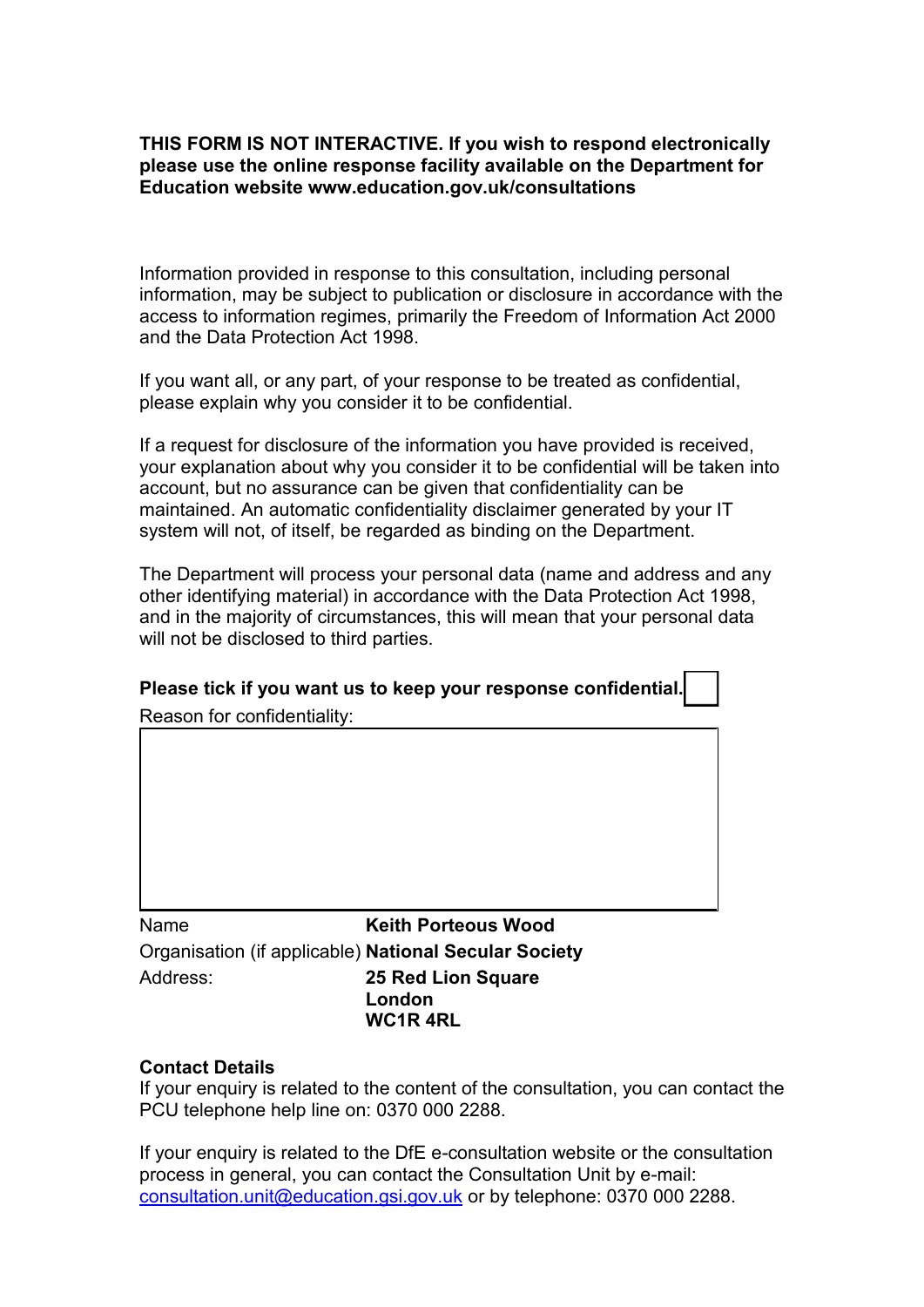Please tick the box below that best describes you as a respondent.

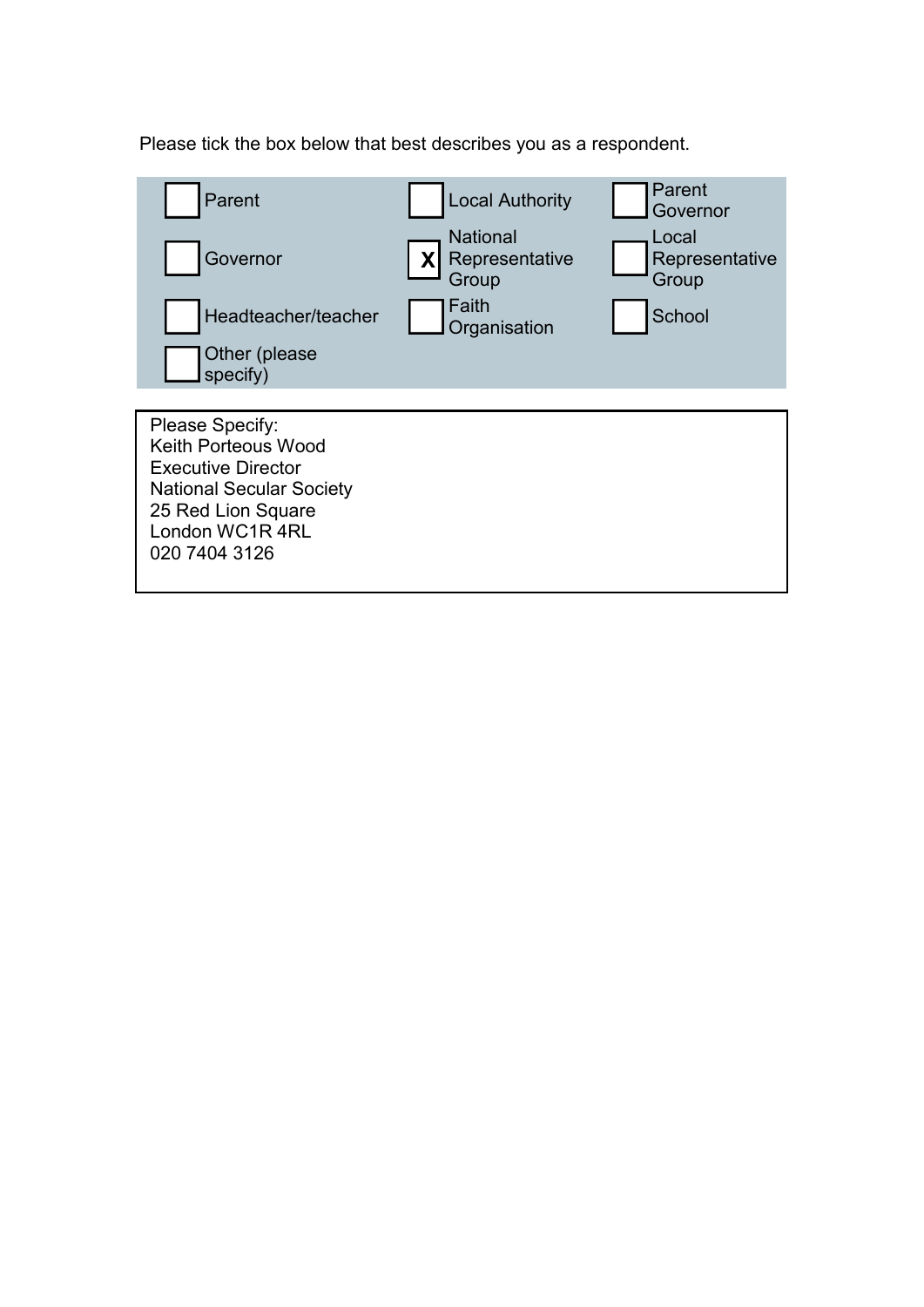We have sought to remove all duplication and sections of the Codes that were open to misinterpretation, so it is clearer what admission authorities must and must not do within the new Codes as well as making them easier to read and understand.

One of the aims of reviewing the Codes was to reduce the burdens and bureaucracy that schools face by removing unnecessary prescription and elements that drove cost into the process.

The revised Codes should ensure that all school places can continue to be offered in a fair and lawful way, and that school admission appeals can be administered in a more effective way and at lower cost.

### **Q1) Do you agree that the new Codes achieve these aims?**



Comments:

#### **'Faith school' admissions**

Sections 1.30 and 1.32 of the draft code (Faith based oversubscription criteria in schools with a religious character) are inconsistent with the stated intention of seeking to ensure school places can be offered in a fair way.

Admissions policies in many faith schools disadvantage local children whose parents are non-religious or of the "wrong" religion, even though they live within the catchment areas. This means many parents are unable to send their children to the most appropriate school for their needs. Such discrimination is unfair and creates real victims.

We are unaware of any other area of policy where blatant religious discrimination of this nature would be permitted, particularly given that the service provided is on such a large scale and at public expense. For such widespread exemptions to the Equality Act to be justified, there should be compelling evidence of their necessity. However, the justification used by religious organisations – and successive Governments – is that faith schools need control over their admissions in order to preserve their "religious ethos". Even taking this justification as a "given", it is seriously undermined by many faith schools, particularly voluntary controlled schools, being judged by church inspectors as have a satisfactory, even outstanding "religious ethos" despite not discriminating in admissions.

Another argument often used for faith schools is that the diversity of provision they offer gives parents the maximum amount of choice within the education system. However, only parents of Christian children receive the greatest choice. Given there is no counterbalancing admission preference for non-Christians in community schools (not that we are advocating that),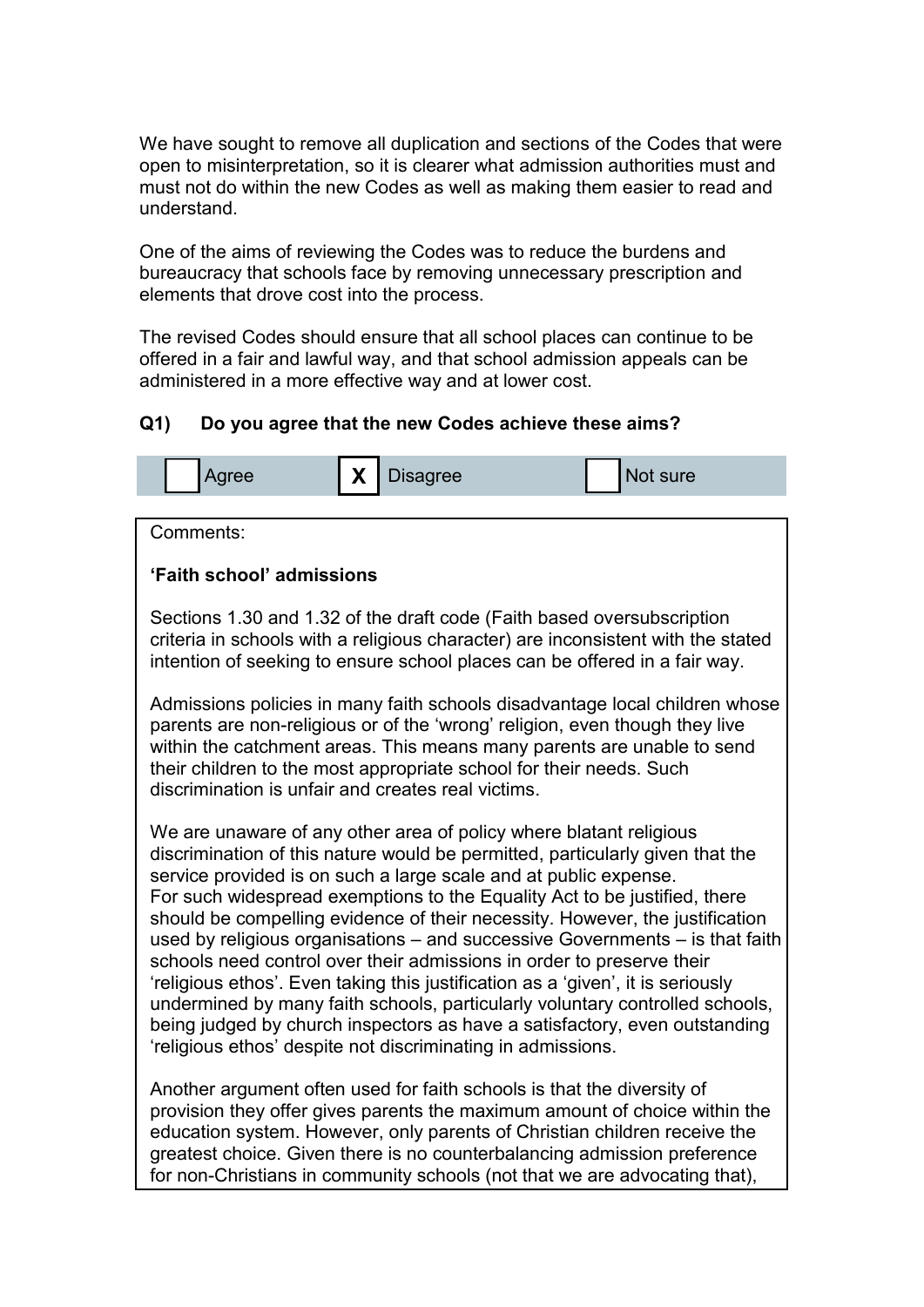those who meet, or purport to meet, the religious school selection criteria have a far greater choice of schools than those who do not. In effect, faith schools that discriminate in admissions on religious grounds limit the provision available to the non-religious and to a lesser extent, those Christians whose observance falls short of the admissions criteria and those that follow minority faiths who often fall into a lower category in admissions criteria. Access to community schools is, of course rightly, non-discriminatory for both groups, but the religious have greater access to faith schools, so, overall have a demonstrable advantage.

It is widely acknowledged that parents frequently feign religious faith, and attend church (often contributing to the church financially and practically) when they would not otherwise, in order to secure admission for their children to religious schools. The current system puts such parents under great pressure to dissemble as the only route to secure their children"s  $\alpha$ dmission into local publicly-funded schools $1$ . It therefore penalises parents who fail to stoop to deception, or who do not have the time and the means to "play the system" in this way.

Evidence of the very significant scale of the disadvantage to the nonreligious and non-attending Christians is shown starkly by independent figures produced by Christian Research about those age ranges with most parents. In 2005, only 3.4% of 20–29s and 4.4% of 30–44s are in church on an average Sunday in England<sup>2</sup>. These figures will be already boosted by those attending solely for the purpose of securing admission to church schools. The trend figures also reveal that the equivalent percentages for 1979 were  $9.2\%$  and  $9.9\%$ . Other work by the same author<sup>3</sup> shows the steep decline is forecast to continue, even from the 2005 levels. This trend should be borne carefully in mind in making policy decisions affecting the future.

#### **Selection and social segregation**

Sections 1.30/1.32 (Faith based oversubscription criteria in schools with a religious character) of the draft code are at odds with section 1.6, which requires that: "Admission authorities must ensure that their arrangements will not disadvantage unfairly, either directly or indirectly, a child from a particular social or racial group.' A wealth of evidence suggests that discriminatory admissions policies of some faith schools lead to socio-economic segregation.

Research by the London School of Economics in 2009<sup>4</sup> found that most of the apparent advantage of faith school education could be explained by

[http://papers.ssrn.com/sol3/papers.cfm?abstract\\_id=1369835&](http://papers.ssrn.com/sol3/papers.cfm?abstract_id=1369835&)

l *1* [http://www.independent.co.uk/news/education/schools/i-faked-religion-to-find-a-school-](http://www.independent.co.uk/news/education/schools/i-faked-religion-to-find-a-school-2093403.html)[2093403.html](http://www.independent.co.uk/news/education/schools/i-faked-religion-to-find-a-school-2093403.html)

and<http://www.guardian.co.uk/education/2010/nov/01/faith-schools-admissions-unfair> and<http://crerar.standard.co.uk/2010/07/i-dont-want-to-find-god-to-find-a-good-school.html>

<sup>2</sup> UK Christian Handbook – Religious Trends 6 – 2006/2007 edited by Dr Peter Brierley published by Christian Research ISBN 978-1-85321-174-4 Table 12.3.4

<sup>3</sup> Major UK Religious trends 2010 to 2020 published by Brierley Consultancy in 2011 4 Faith Primary Schools: Better Schools or Better Pupils? (2009)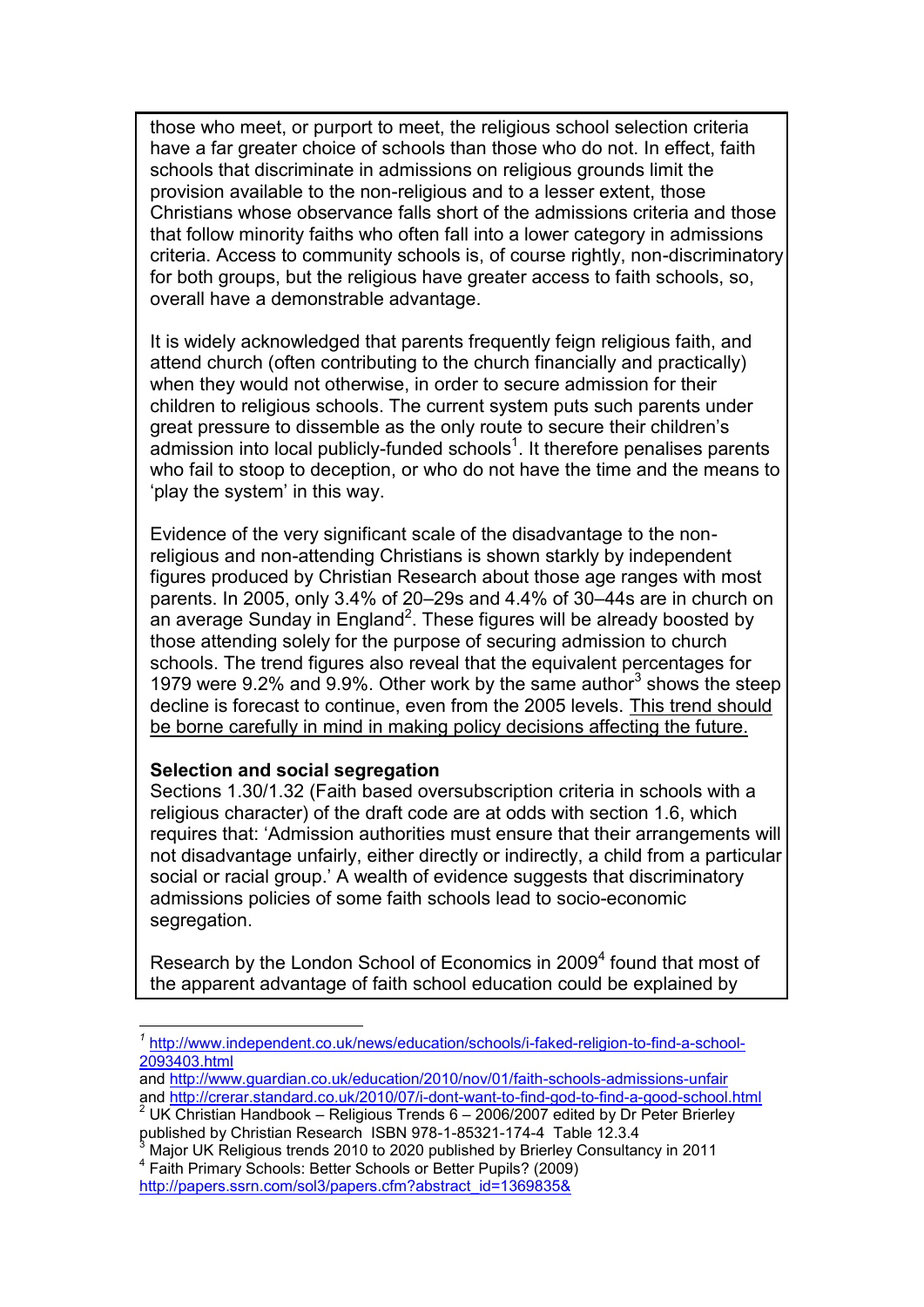differences between the pupils who attend these schools and those who do not. Further research by the Institute of Education<sup>5</sup> found that faith schools create "social sorting" of children not only along lines of religion, but also class and ability too.

The fact that a smaller proportion of children at faith schools are in receipt of free schools meals<sup>6</sup> offers further evidence that religious based selection, whether intentional or not, results in social segregation of children. In 2007, Rebecca Allen of the Institute of Education and Professor Anne West, Professor of Education Policy at the London School of Economics, studied the intake of faith schools across London<sup>7</sup>. Again, their research found that, in general, religious secondary schools in London educated a smaller proportion of pupils eligible for free school meals than non-religious schools and that their intakes were 'significantly more affluent' than the neighbourhoods in which they are located.

Barnados 'Unlocking the Gates' report<sup>8</sup> came to very similar conclusions and criticised the previous School Admissions Code for allowing practices, such as complex criteria relating to religious observance, which can discriminate against disadvantaged children.

A paper from The Institute for Public Policy Research (IPPR)<sup>9</sup> recommended that no school should have the ability to apply selection criteria to its pupils. The paper argued that schools have no reason to be their own admissions authorities, other than to select students by ability or socio-economic background"*.* Researchers found that faith schools which were their own admission authorities were ten times more likely to be highly unrepresentative of their surrounding area than faith schools where the local authority was the admission authority. The IPPR suggested that "letting any school be its own admissions authority is like letting pupils mark their own essays."

Even when adhering absolutely to the admissions code, schools of a religious character and religiously designated academies have an advantage over their non-religious counterparts because the selection process is much more likely to result (whether deliberately or not) in less desirable pupils being screened out – something community schools cannot do.

l <sup>5</sup> Can Competition Improve School Standards? The Case of Faith Schools in England (2009) By Dr Rebecca Allen and Dr Anna Vignoles

[http://www.secularism.org.uk/uploads/kresearchvignoles-faith-schools-\(2\).pdf](http://www.secularism.org.uk/uploads/kresearchvignoles-faith-schools-(2).pdf) 6 *Percentage of pupils known to be eligible for free school meals* 

[http://www.publications.parliament.uk/pa/cm200809/cmhansrd/cm090225/text/90225w0009.ht](http://www.publications.parliament.uk/pa/cm200809/cmhansrd/cm090225/text/90225w0009.htm#09022629004812) [m#09022629004812](http://www.publications.parliament.uk/pa/cm200809/cmhansrd/cm090225/text/90225w0009.htm#09022629004812)

<sup>7</sup> <http://www.leeds.ac.uk/educol/documents/167585.pdf>

<sup>&</sup>lt;sup>8</sup><br>[http://www.barnardos.org.uk/unlocking\\_the\\_gates.pdf](http://www.barnardos.org.uk/unlocking_the_gates.pdf)<br>9 http://www.jppr.org/publicationeendrenerte/publication

<http://www.ippr.org/publicationsandreports/publication.asp?id=546>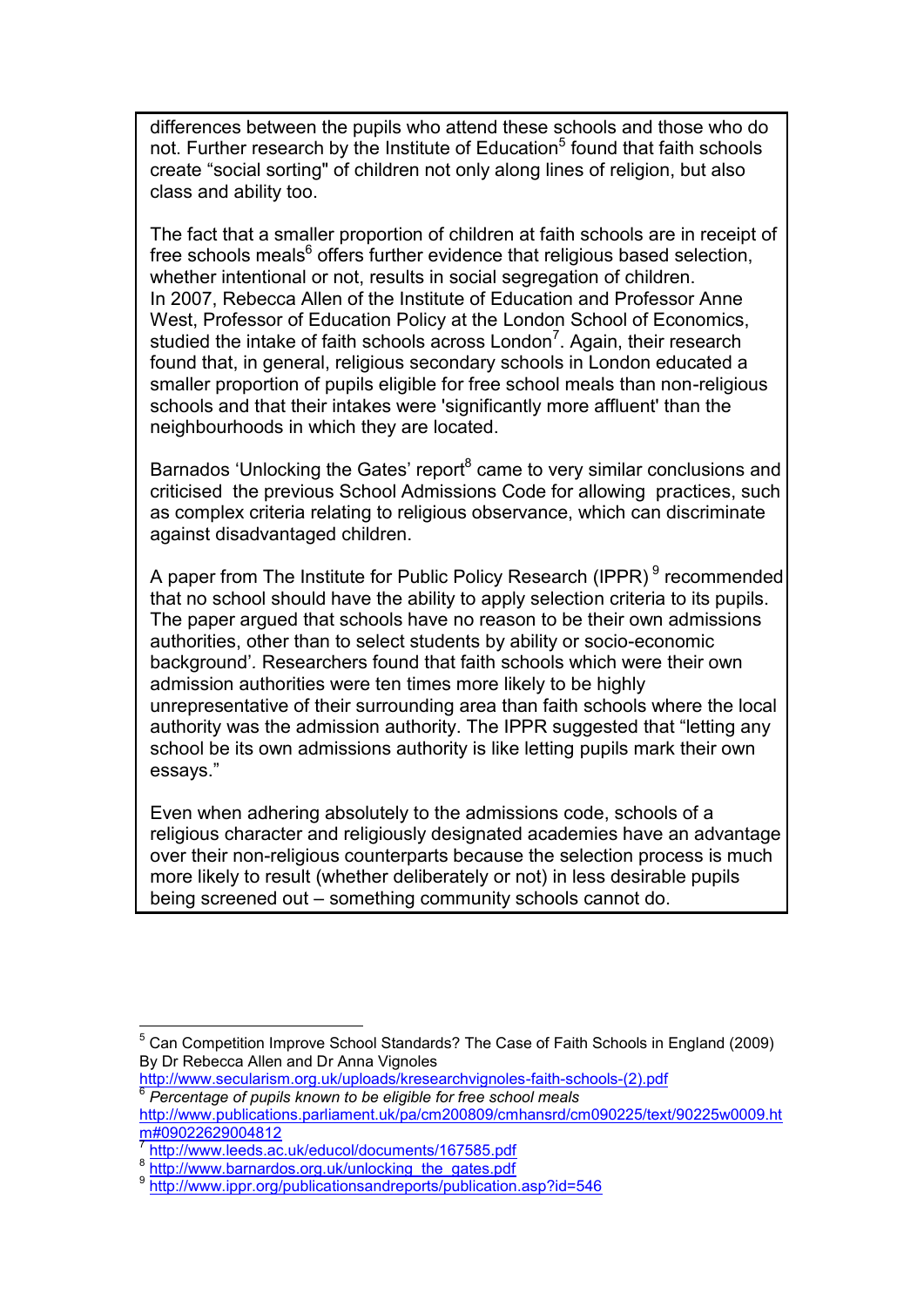The failure of "faith" schools to follow the codes exacerbates the unfairness. Research carried out in 2008 by the then Children's Secretary Ed Balls<sup>10</sup> found that some religious schools bend even these privileged rules far more than other schools do.

In Barnet, for example, while only 5 per cent of community schools were found to have breached the code (and this was slightly), over two thirds of schools that were their own admissions authorities (overwhelmingly faith schools) were in breach, most of them seriously. All LEA areas surveyed showed a similar pattern.<sup>11</sup>

Successive annual reports of the Chief Schools" Adjudicator have also highlighted that problems are more prevalent in schools that are their own admissions authority. In November 2010, the Chief Schools Adjudicator accused some faith schools of cherry-picking wealthier pupils through pointsbased systems that benefit families heavily involved in church activities.<sup>12</sup> In February 2011, the Chief Schools Adjudicator informed the Education Select Committee that almost one-third (45 of the 151) cases that his office ruled on in the previous year related to faith schools that were able to set their own admissions $13$ 

#### **Schools Adjudicator**

We are convinced that the removal of the Schools Adjudicator's power to modify admissions arrangements will result in a greater level of discrimination than the unacceptable level at present. Evidence for our suspicions can be found from existing abuses. As already stated, faith schools which act as their own admission authorities have been found to be much more likely to be found in breach of the code. The power to modify admission arrangements was introduced as part of a package of measures designed to tighten up the admissions process to make it fairer and to prevent what Ed Balls described as a "two-tiered system".

While we are aware that a mechanism still exists for the Adjudicator to report problems, we have serious reservations about allowing the schools in question to rectify the problem themselves.

We therefore recommend that adjudicator's power should be retained.

#### **Community Cohesion**

l

It is widely accepted, apart from by those with a vested interest in promoting faith schools, that religiously restrictive admissions policies applied by singlefaith schools can be a threat to community cohesion. This applies particularly to minority denomination and minority religion schools, and even more when

<sup>&</sup>lt;sup>10</sup> [http://www.telegraph.co.uk/news/uknews/1581480/Ed-Balls-admits-faith-schools-broke](http://www.telegraph.co.uk/news/uknews/1581480/Ed-Balls-admits-faith-schools-broke-rules.html) $rules.html$  $rules.html$  $rules.html$ </u>

<http://www.guardian.co.uk/education/2008/apr/02/schools.uk1>

<sup>12</sup> <http://www.edexec.co.uk/news/1391/faith-school-admission-policies-criticised/> and <http://www.guardian.co.uk/education/2010/nov/01/faith-schools-admissions-unfair>

<sup>13</sup> <http://www.publications.parliament.uk/pa/cm201011/cmselect/cmeduc/uc782/uc78201.htm>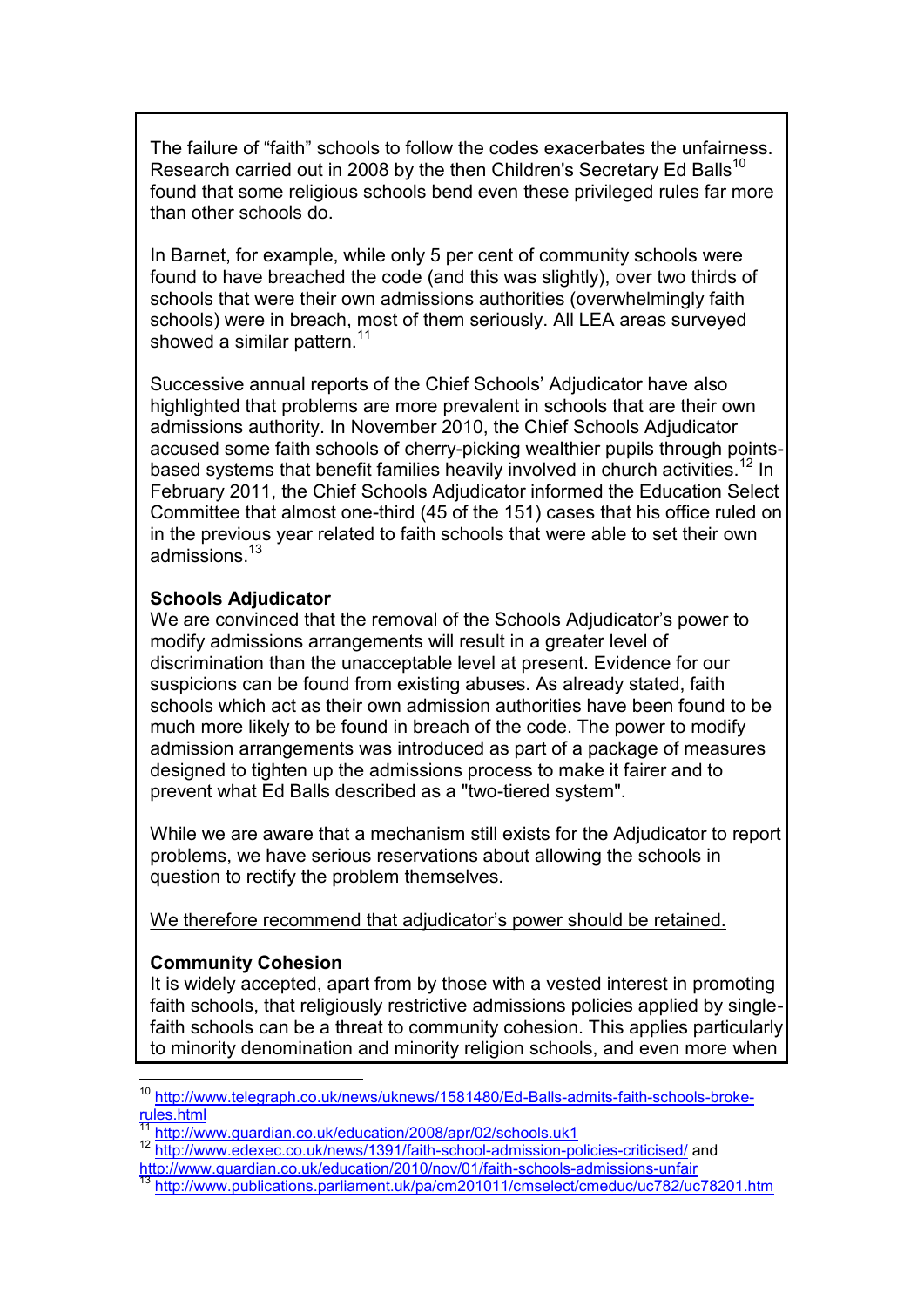those in the school come from separated communities and/or are predominantly from a minority ethnic/cultural group. The Government acknowledged this in 2006. Following a recommendation in The Cantle Report  $(2001)^{14}$  which followed the race riots in Oldham, Burnley and Bradford, the Government announced plans to ensure 25% of their intake from pupils of other faith backgrounds or those with no religious beliefs. The Government of the day backed down in the face of fierce opposition from religious groups, instead opting to place a "duty to promote community cohesion' on all schools.  $1$ 

A report in 2009, again by Ted Cantle, which looked at segregation in Blackburn and Darwen,<sup>16</sup> stated that although the cohesion initiatives undertaken in Blackburn"s schools in accordance with the duty were "positive" and "imaginative", they were insufficient. The report went on to say the "level of segregation in schools is high, growing and more extensive than the level of residential segregation would suggest." The report said the number of faith schools was a particular issue, pointing out that half the borough"s schools are at least partly segregated on religious grounds. The report called on faith schools to "reconsider their admission policies in light of the impact on cohesion".

Another revealing report into faith schools and community cohesion, entitled *Right to Divide?<sup>17</sup>* was published by the independent race equality thinktank, The Runnymede Trust. Their report found that despite the existence of a statutory duty to promote community cohesion since 2007, many faith schools have done very little to engage with community cohesion initiatives. The report recommended that faith schools should value all young people, do more to serve the most disadvantaged and end selection based on faith. Further criticism followed in 2010 from a former governor of a Church of England school who ran into opposition from colleagues for advocating an open admissions policy. Writing for the Guardian, she said; "I think having a system of state-funded faith schools is actually immoral. We should surely object to how it legitimises discrimination, segregates our children, often fails to embrace the vulnerable with compassion and empowers tiny religious quangos to rule over publicly funded education."<sup>18</sup>

Studies show that the younger children from all backgrounds start to be educated together, the more successfully they integrate.<sup>19</sup> If they are very

[http://www.blackburn.gov.uk/upload/doc/090505\\_Final\\_Blackburn\\_Executive\\_Summary\\_12E.](http://www.blackburn.gov.uk/upload/doc/090505_Final_Blackburn_Executive_Summary_12E.doc) [doc](http://www.blackburn.gov.uk/upload/doc/090505_Final_Blackburn_Executive_Summary_12E.doc)

<http://www.guardian.co.uk/education/2010/sep/20/faith-schools-governor> Social Capital, Diversity and Education Policy (2006)

 $\overline{a}$ <sup>14</sup> [http://image.guardian.co.uk/sys-](http://image.guardian.co.uk/sys-files/Guardian/documents/2001/12/11/communitycohesionreport.pdf)

[files/Guardian/documents/2001/12/11/communitycohesionreport.pdf](http://image.guardian.co.uk/sys-files/Guardian/documents/2001/12/11/communitycohesionreport.pdf) <sup>15</sup> Faith schools quota plan scrapped BBC, 26 October 2006 <http://news.bbc.co.uk/1/hi/education/6089440.stm>

**Blackburn with Darwen Baseline Community Cohesion review** 

 $\frac{17}{17}$  Right to Divide? (2008)

<http://www.runnymedetrust.org/uploads/publications/pdfs/RightToDivide-2008.pdf> <sup>18</sup> A rather unchristian school admissions policy? Guardian, 20 September 2010.

<http://www.lsbu.ac.uk/families/publications/SCDiversityEdu28.8.06.pdf>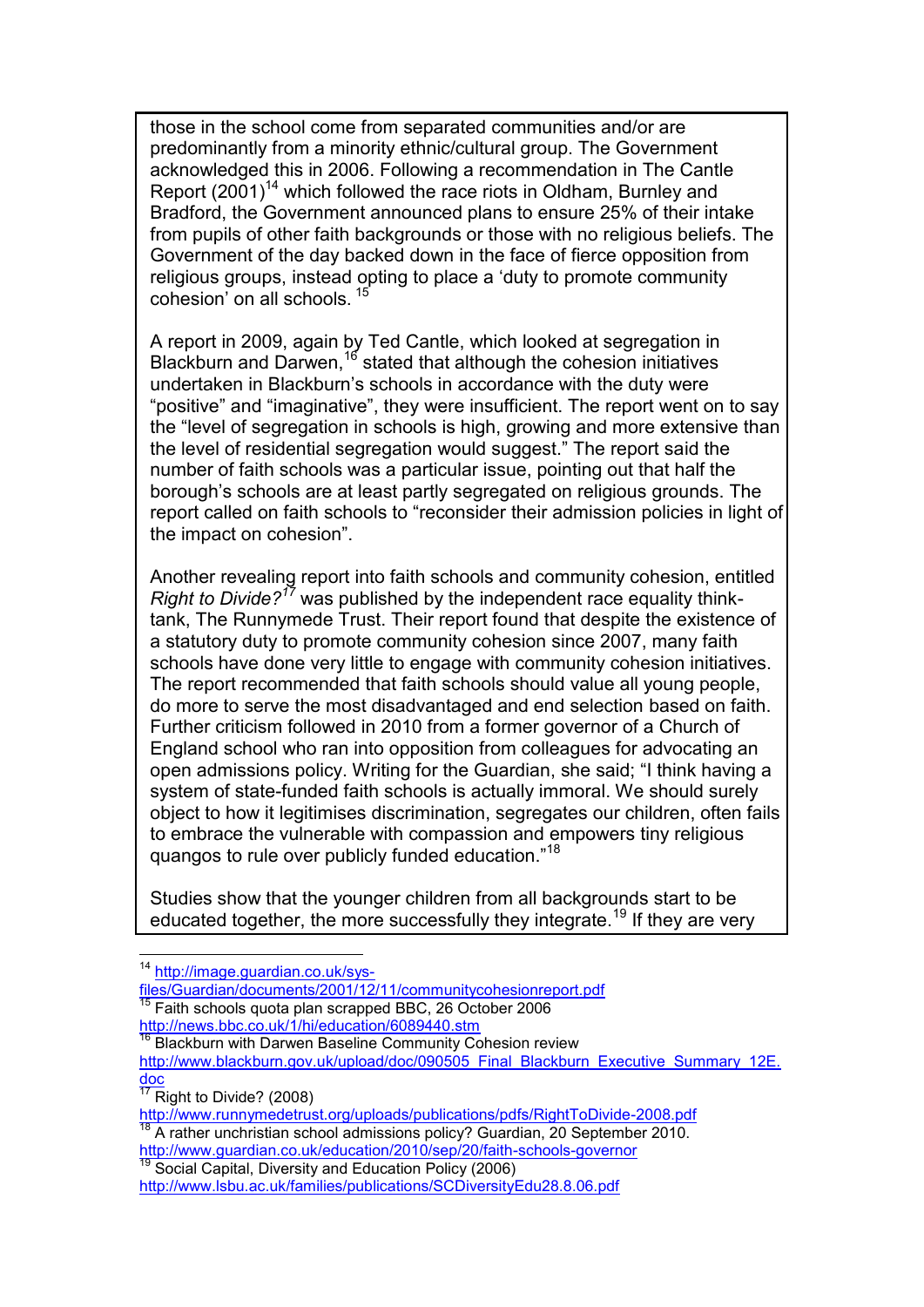young, this draws in the parents too. The more they integrate, the better their chances of employment and consequently the less the chance of social exclusion.

Regrettably, the Free School model favoured by the Government will inevitably increase the proportion of faith schools, and in particular see a growth in minority faith schools. Religious based admission criteria in these schools will almost certainly divide children down ethnic lines and increase social segregation, isolating further those from minority ethnicities and cultures. There is likely to be a consequent reduction in the proportion of such children in other schools, while demographic trends suggest a growing proportion of children in single faith minority schools. The consequences for community cohesion in Britain are likely to be seriously adverse in the longer term.

Section 2.53 of the previous code emphasised that "Admission authorities for faith schools should consider how their particular admission arrangements impact on the **communities in which they are physically based** and those faith communities which they serve.' In light of the above evidence it is regrettable that this recommendation has been removed. If faith-based selection criteria are to continue, it should be reinstated.

#### **Q2) Do you agree with the proposals to allow all popular and successful schools to increase their Published Admission Number?**

| Agree     | <b>Disagree</b> | Not sure |
|-----------|-----------------|----------|
|           |                 |          |
| Comments: |                 |          |
|           |                 |          |
|           |                 |          |
|           |                 |          |
|           |                 |          |
|           |                 |          |
|           |                 |          |
|           |                 |          |
|           |                 |          |
|           |                 |          |
|           |                 |          |
|           |                 |          |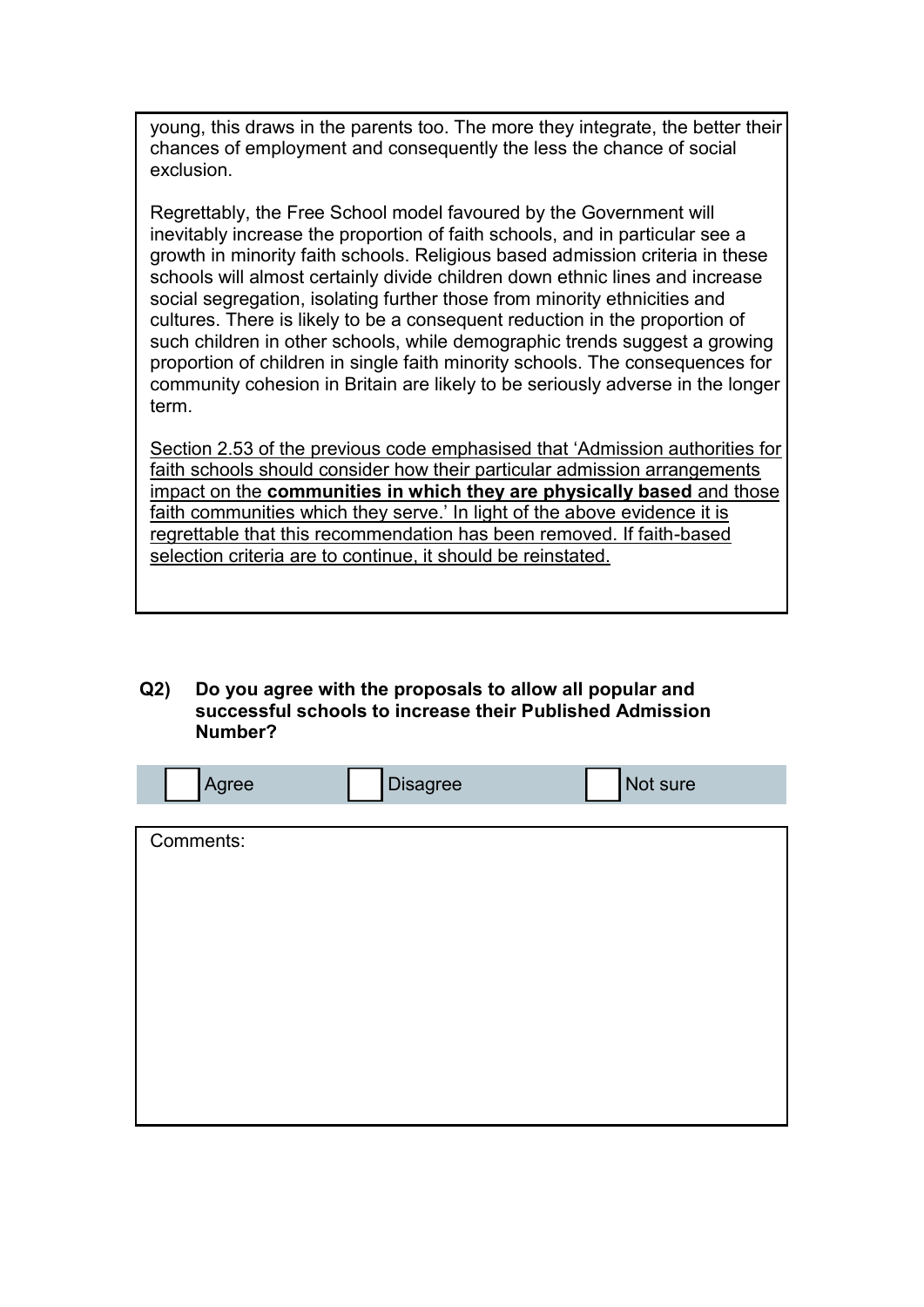### **Q3) Do you agree that Academies and Free Schools should be able to give priority to children attracting the Pupil Premium in their admission arrangements?**

| Agree     | <b>Disagree</b> | Not sure |
|-----------|-----------------|----------|
| Comments: |                 |          |
|           |                 |          |

**Q4) Do you support the proposal to remove the requirement for local authorities to co-ordinate in year applications?**

| Yes       | <b>No</b> | Not Sure |  |
|-----------|-----------|----------|--|
|           |           |          |  |
| Comments: |           |          |  |
|           |           |          |  |
|           |           |          |  |
|           |           |          |  |
|           |           |          |  |
|           |           |          |  |
|           |           |          |  |
|           |           |          |  |
|           |           |          |  |
|           |           |          |  |
|           |           |          |  |
|           |           |          |  |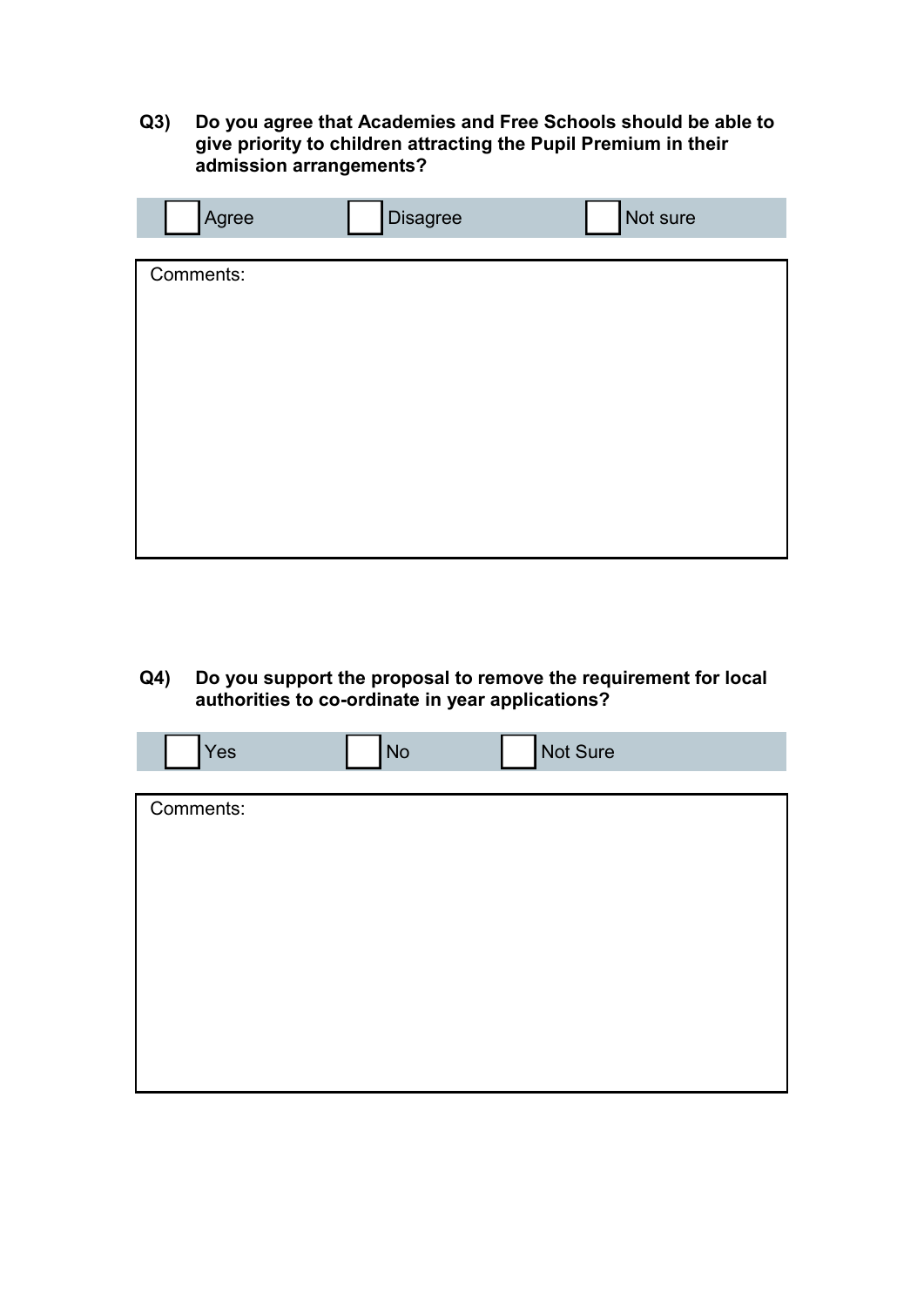#### **Q5) Do you support the proposed change to the use of random allocation?**

| Yes       | No | Not Sure |  |
|-----------|----|----------|--|
|           |    |          |  |
| Comments: |    |          |  |
|           |    |          |  |
|           |    |          |  |
|           |    |          |  |
|           |    |          |  |
|           |    |          |  |
|           |    |          |  |
|           |    |          |  |
|           |    |          |  |
|           |    |          |  |
|           |    |          |  |

**Q6) Do you support proposals to add twins (and multiple births) and children of service personnel to the list of excepted pupils?**

| Yes       | <b>No</b> | Not sure |  |
|-----------|-----------|----------|--|
|           |           |          |  |
| Comments: |           |          |  |
|           |           |          |  |
|           |           |          |  |
|           |           |          |  |
|           |           |          |  |
|           |           |          |  |
|           |           |          |  |
|           |           |          |  |
|           |           |          |  |
|           |           |          |  |
|           |           |          |  |
|           |           |          |  |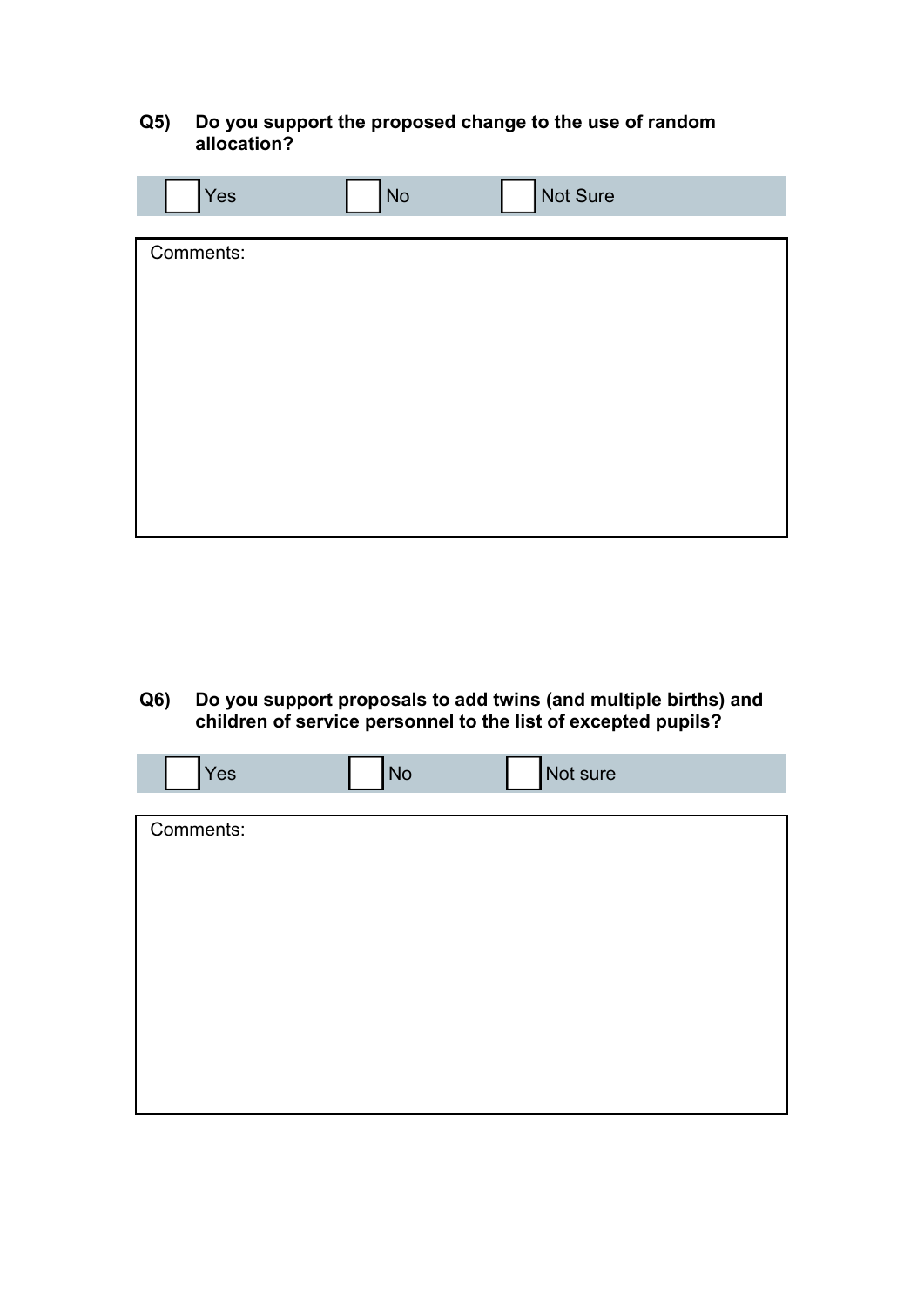**Q7) Do you agree with the proposal that admission authorities who are making no change to their arrangements year on year should only be required to consult once every seven years, rather than once every three years?** 

| Agree     | <b>Disagree</b> | Not sure |
|-----------|-----------------|----------|
|           |                 |          |
| Comments: |                 |          |
|           |                 |          |
|           |                 |          |
|           |                 |          |
|           |                 |          |
|           |                 |          |
|           |                 |          |
|           |                 |          |
|           |                 |          |
|           |                 |          |
|           |                 |          |
|           |                 |          |

**Q8) Do you agree with the proposal to allow schools to give priority to applications for children of staff in their over-subscription criteria?**

| Agree     | <b>Disagree</b> | Not sure |
|-----------|-----------------|----------|
|           |                 |          |
| Comments: |                 |          |
|           |                 |          |
|           |                 |          |
|           |                 |          |
|           |                 |          |
|           |                 |          |
|           |                 |          |
|           |                 |          |
|           |                 |          |
|           |                 |          |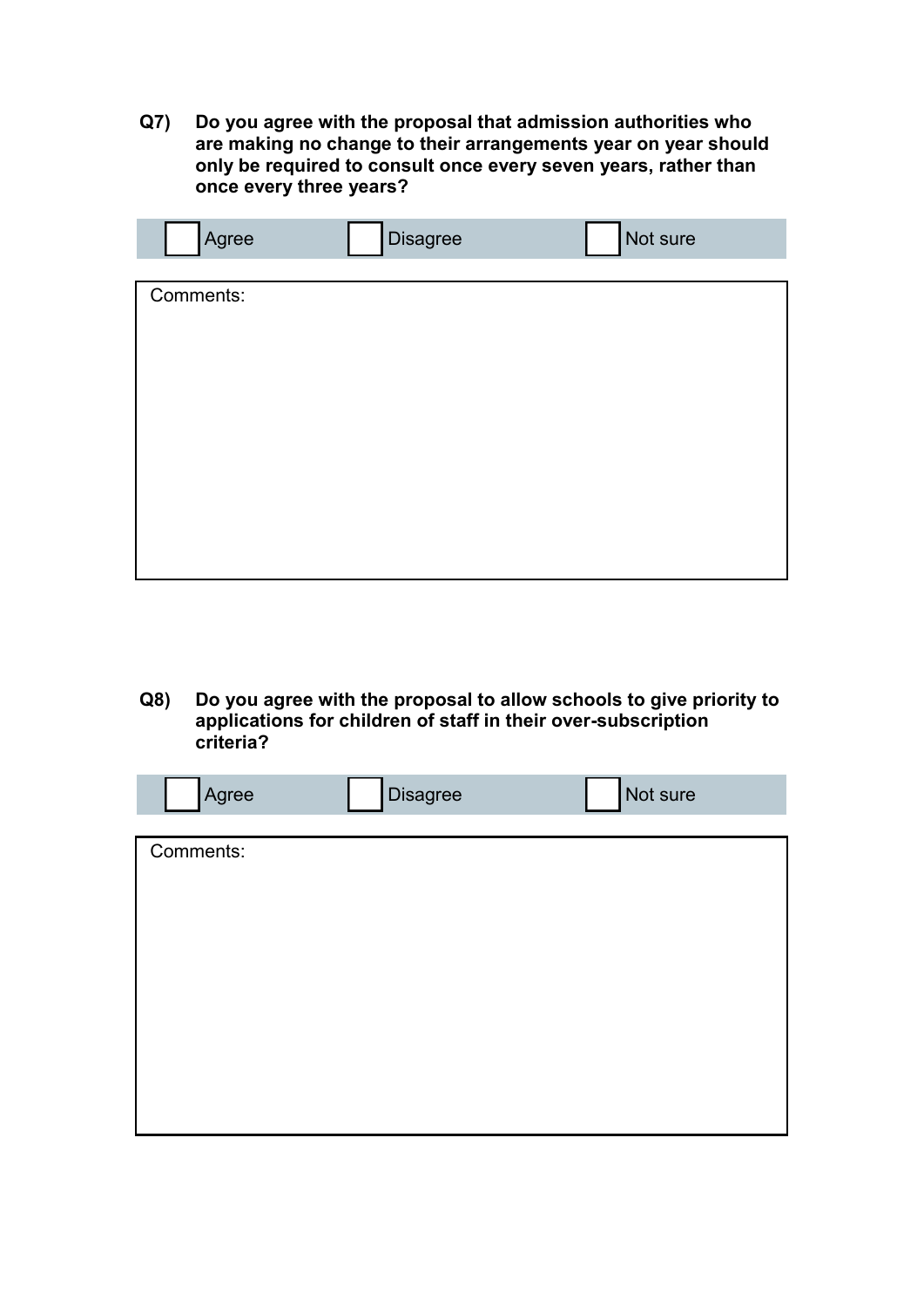#### **Q9) Do you agree that anyone should be able to raise an objection about the admission arrangements they consider unfair or unlawful, of any school?**



**Q10) Do you agree that the deadline for objections to the Schools Adjudicator should be moved to 30 June from 31 July?**

| Agree     | <b>Disagree</b> | Not sure |
|-----------|-----------------|----------|
|           |                 |          |
| Comments: |                 |          |
|           |                 |          |
|           |                 |          |
|           |                 |          |
|           |                 |          |
|           |                 |          |
|           |                 |          |
|           |                 |          |
|           |                 |          |
|           |                 |          |
|           |                 |          |
|           |                 |          |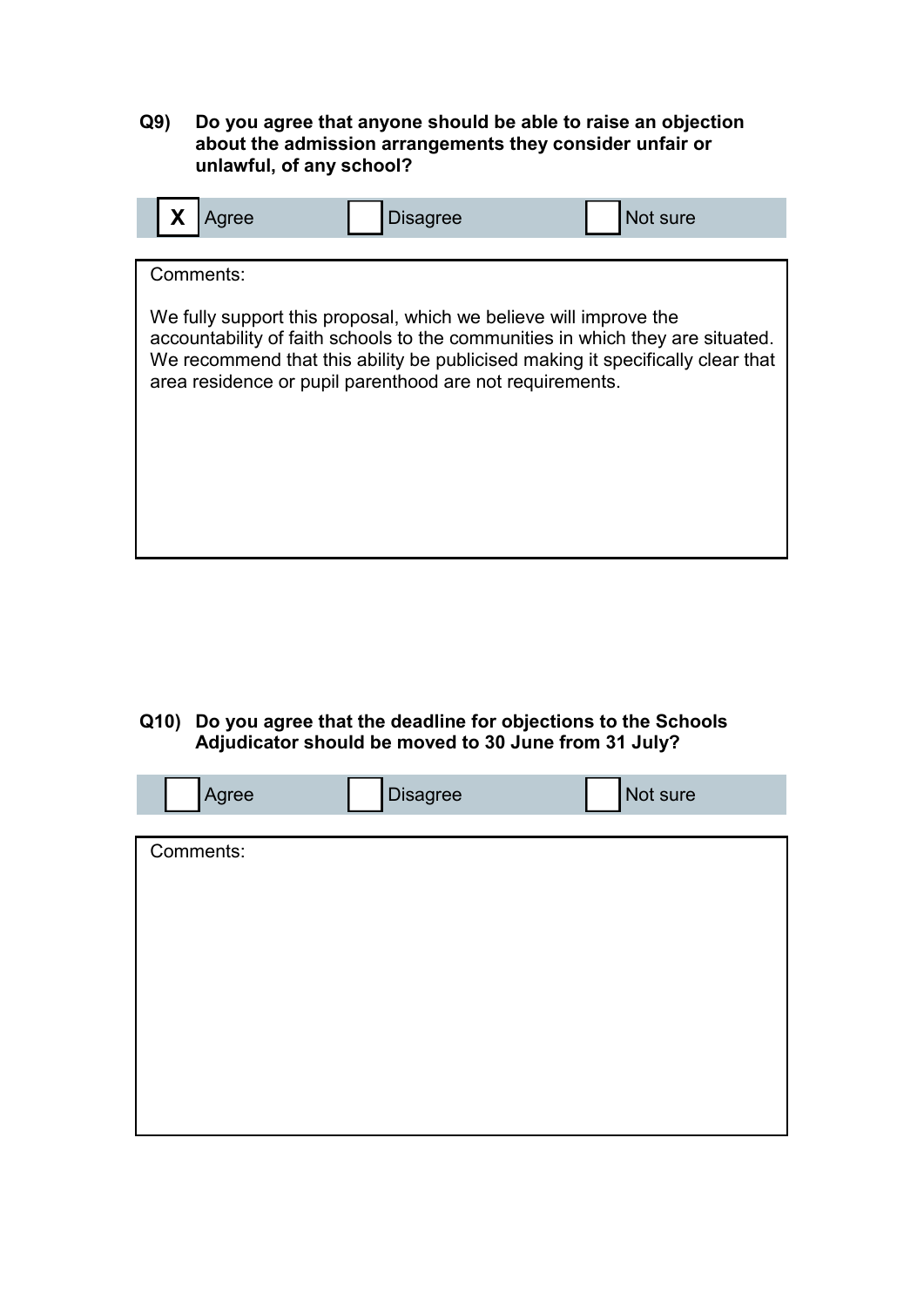#### **Q11) Do you agree with the less prescriptive requirements around the operation, governance and training of appeals panels?**

| Agree     | <b>Disagree</b> | Not sure |
|-----------|-----------------|----------|
|           |                 |          |
| Comments: |                 |          |
|           |                 |          |
|           |                 |          |
|           |                 |          |
|           |                 |          |
|           |                 |          |
|           |                 |          |
|           |                 |          |
|           |                 |          |
|           |                 |          |
|           |                 |          |
|           |                 |          |

**Q12) Do you agree that the proposed appeals timetable will give more certainty to parents and reduce the number of appeals overall?**

| Agree     | <b>Disagree</b> | Not sure |
|-----------|-----------------|----------|
|           |                 |          |
| Comments: |                 |          |
|           |                 |          |
|           |                 |          |
|           |                 |          |
|           |                 |          |
|           |                 |          |
|           |                 |          |
|           |                 |          |
|           |                 |          |
|           |                 |          |
|           |                 |          |
|           |                 |          |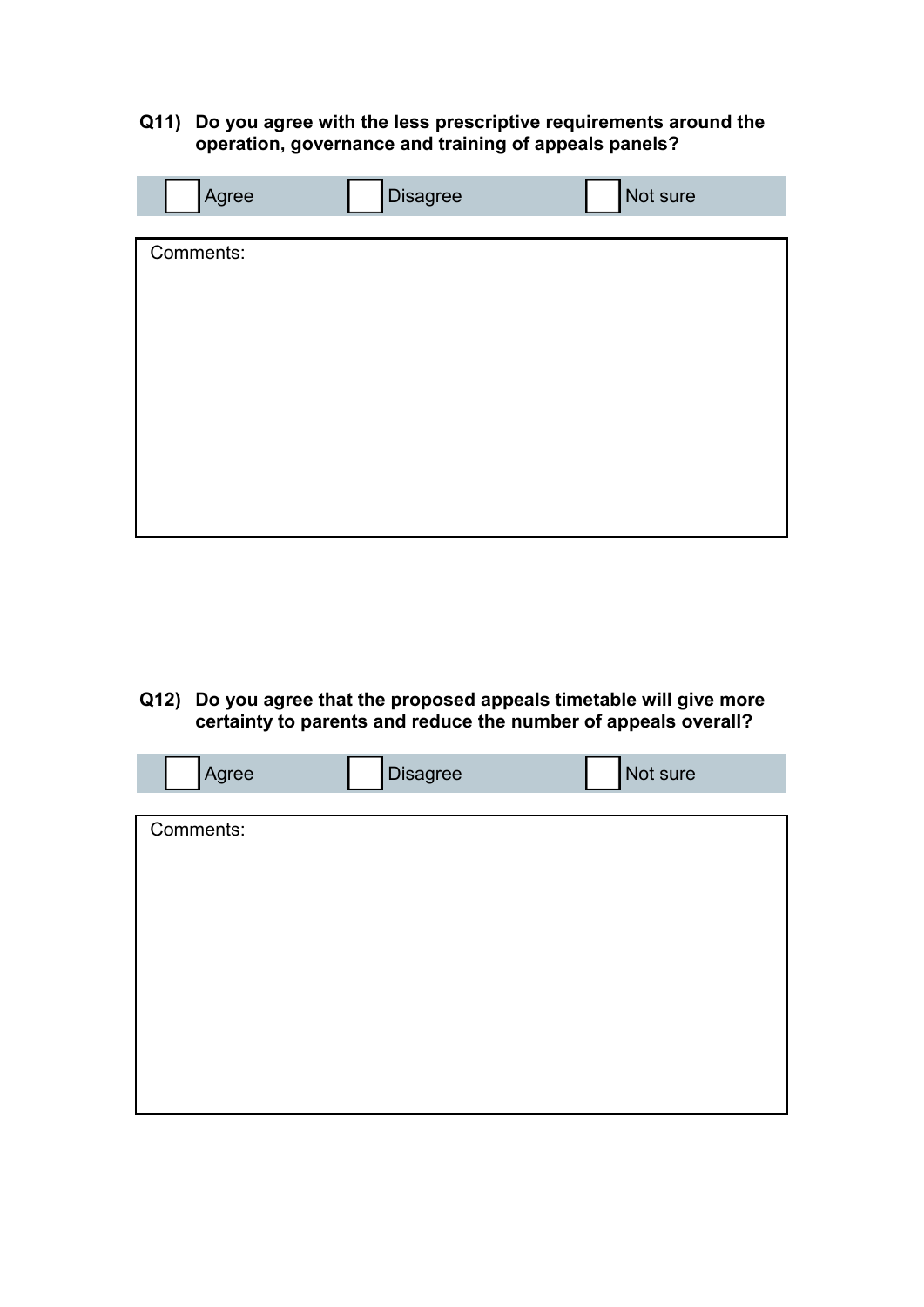#### **Q13 Do you agree that the proposed new timetable for lodging and hearing appeals will reduce costs and bureaucracy for admission authorities?**

| Agree     | <b>Disagree</b> | Not sure |
|-----------|-----------------|----------|
| Comments: |                 |          |
|           |                 |          |

**Q14 Do you agree that the new three stage process will provide a more effective process for appeals panels to consider multiple and individual appeals?** 

| Agree     | <b>Disagree</b> | Not sure |
|-----------|-----------------|----------|
|           |                 |          |
| Comments: |                 |          |
|           |                 |          |
|           |                 |          |
|           |                 |          |
|           |                 |          |
|           |                 |          |
|           |                 |          |
|           |                 |          |
|           |                 |          |
|           |                 |          |
|           |                 |          |
|           |                 |          |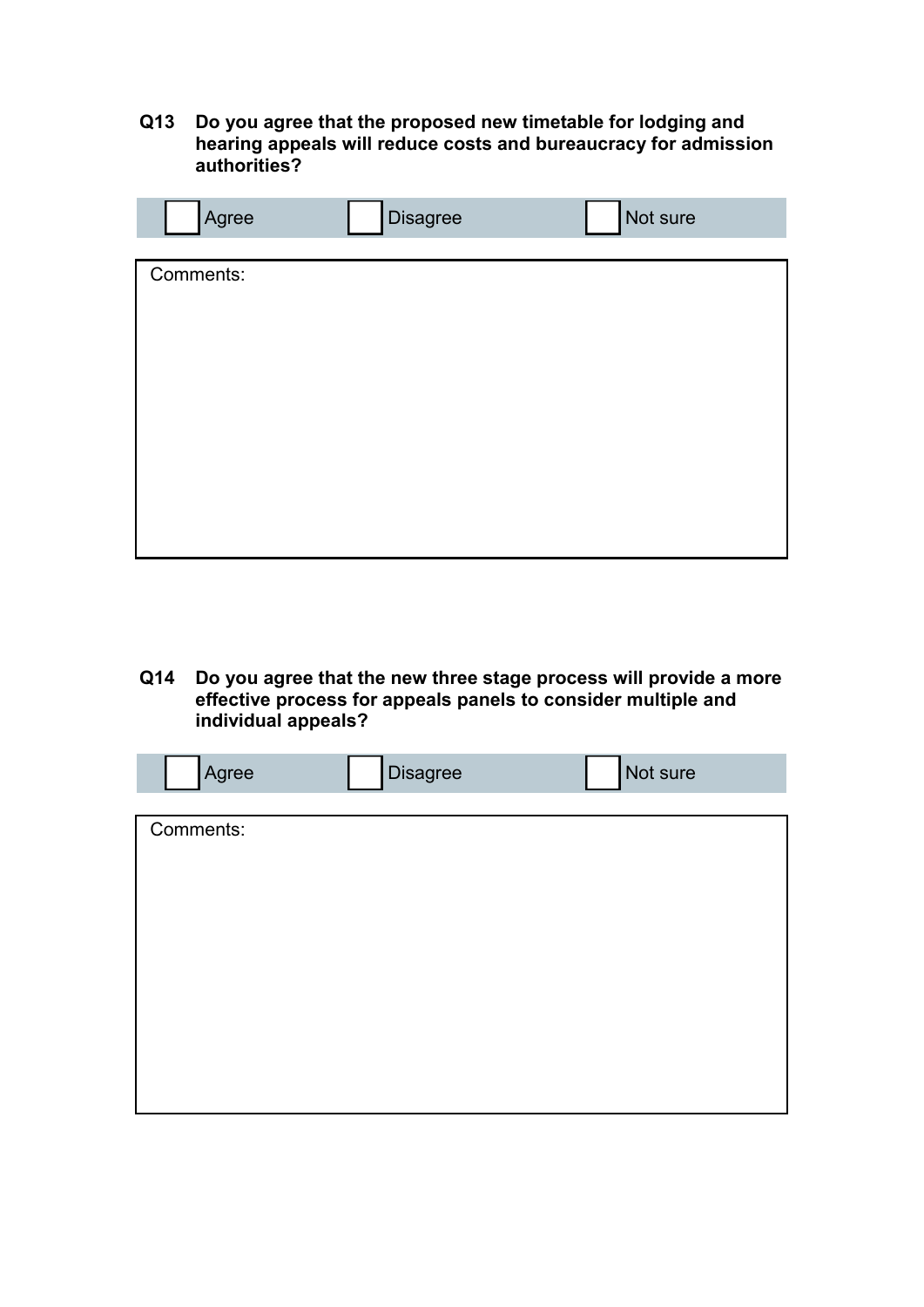Thank you for taking the time to let us have your views. We do not intend to acknowledge individual responses unless you place an 'X' in the box below.

# **Please acknowledge this reply**

Here at the Department for Education we carry out our research on many different topics and consultations. As your views are valuable to us, would it be alright if we were to contact you again from time to time either for research or to send through consultation documents?

| п |  |
|---|--|
|---|--|

All DfE public consultations are required to conform to the following criteria within the Government Code of Practice on Consultation:

Criterion 1: Formal consultation should take place at a stage when there is scope to influence the policy outcome.

Criterion 2: Consultations should normally last for at least 12 weeks with consideration given to longer timescales where feasible and sensible.

Criterion 3: Consultation documents should be clear about the consultation process, what is being proposed, the scope to influence and the expected costs and benefits of the proposals.

Criterion 4: Consultation exercises should be designed to be accessible to, and clearly targeted at, those people the exercise is intended to reach.

Criterion 5: Keeping the burden of consultation to a minimum is essential if consultations are to be effective and if consultees" buy-in to the process is to be obtained.

Criterion 6: Consultation responses should be analysed carefully and clear feedback should be provided to participants following the consultation.

Criterion 7: Officials running consultations should seek guidance in how to run an effective consultation exercise and share what they have learned from the experience.

If you have any comments on how DfE consultations are conducted, please contact Carole Edge, DfE Consultation Co-ordinator, tel: 01928 438060 / email: [carole.edge@education.gsi.gov.uk](mailto:carole.edge@education.gsi.gov.uk)